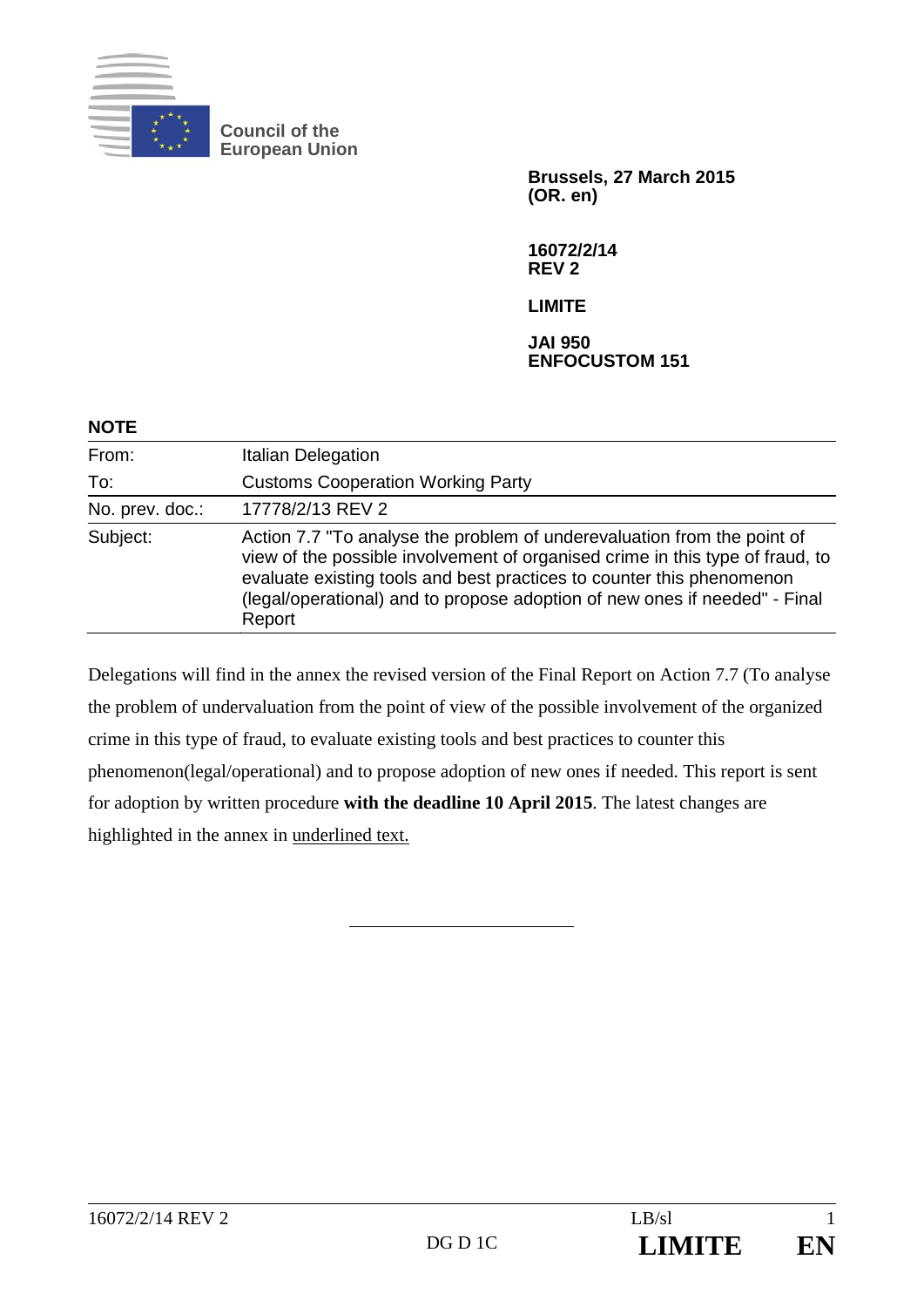## **Background**

The aim of Action 7.7 of the CCWP was to "analyse the problem of undervaluation from the point of view of the possible involvement of organised crime in this type of fraud, to evaluate existing tools and best practices to counter this phenomenon (legal/operational) and to propose adoption of new ones if needed".

To achieve that aim, every MS received a specific questionnaire prepared by delegates participating in Action 7.7. The draft questionnaire was discussed by delegates of the participating MS together with OLAF at a meeting held in Rome in April 2014.

The questionnaire about undervaluation dealt with three main areas:

- 1. cooperation among MS, between MS and third countries, and between MS and national administrations (revenue administration, law enforcement agencies);
- 2. risk analysis models used to tackle undervaluation, and how cases of undervaluation are considered under national law when discovered;
- 3. how many cases of undervaluation have been discovered, with a specific focus on organised crime.

The initial results of the replies were presented at the CCWP meeting in June 2014. They are now presented here in more detail, also taking into account the results of JCO SNAKE, organised by OLAF, which were presented at the Mutual Assistance Committee meeting in November 2014.

## **Analysis of replies to the questionnaire**

First of all, only six MS have an ad hoc unit that deals with undervaluation. In the national legislation of most MS, cases of undervaluation are considered either as criminal cases or as administrative infringements, depending on a number of factors such as VAT and duties lost, fake documents and the presence of criminal proceedings.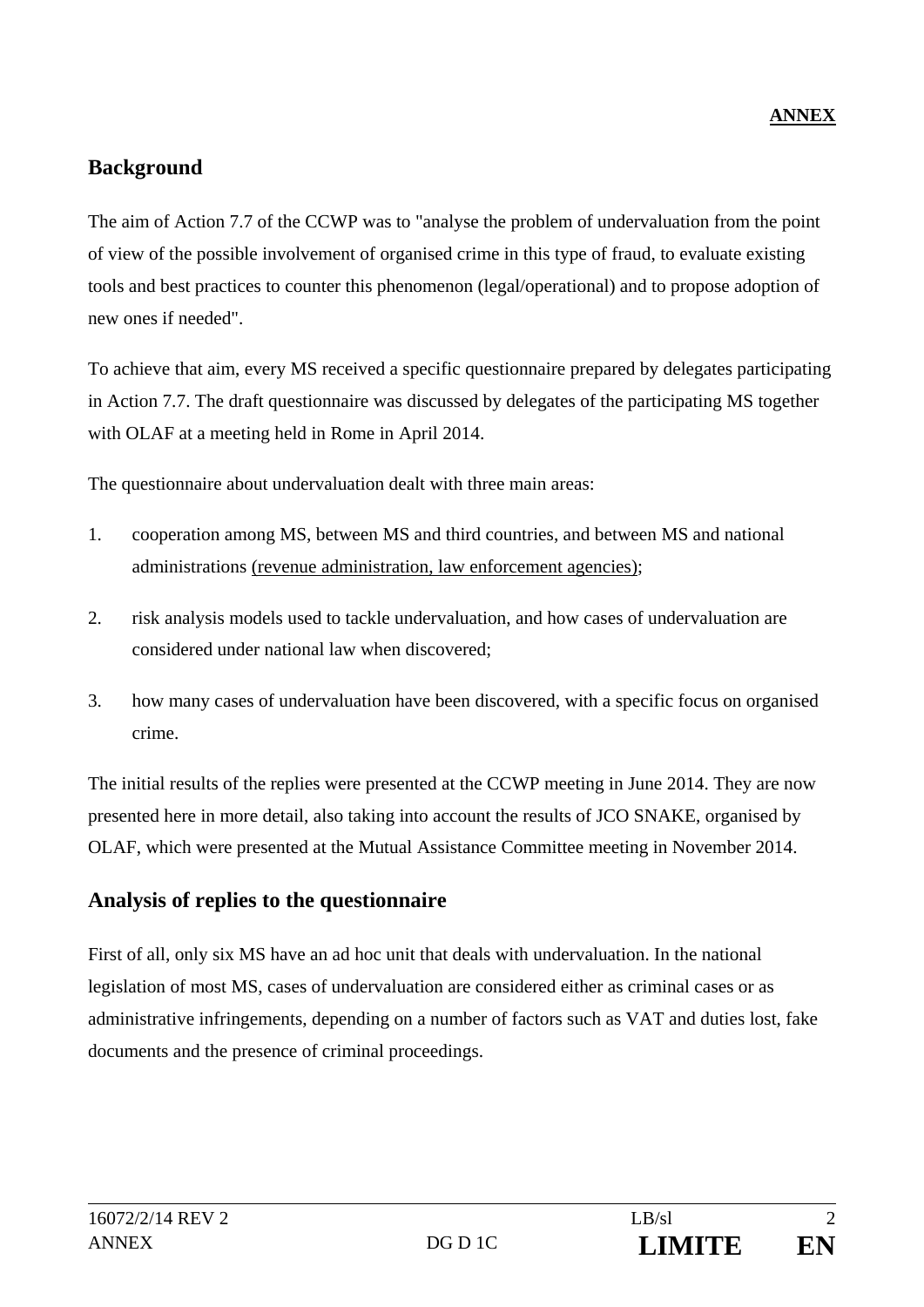Regarding cooperation, which is one of the key aspects of the mandate, most MS frequently share information within the EU and with third countries. Cooperation within the EU is mostly achieved using mutual administrative assistance and the Naples II Convention, on a case-by-case basis. Cooperation between MS and third countries primarily takes the form of administrative assistance, although it should be stressed that seven MS answered that they do not ask third countries for information.

Regarding cooperation with national revenue administrations, ten MS said that they rarely share information with those administrations. Ensuring that customs and revenue administrations cooperate in the fight against undervaluation can be seen as important for the future because customs smuggling through undervaluation continues in the supply chain and also causes huge losses in tax revenue. Moreover, 13 MS have not signed any agreements with other law enforcement agencies on tackling undervaluation.

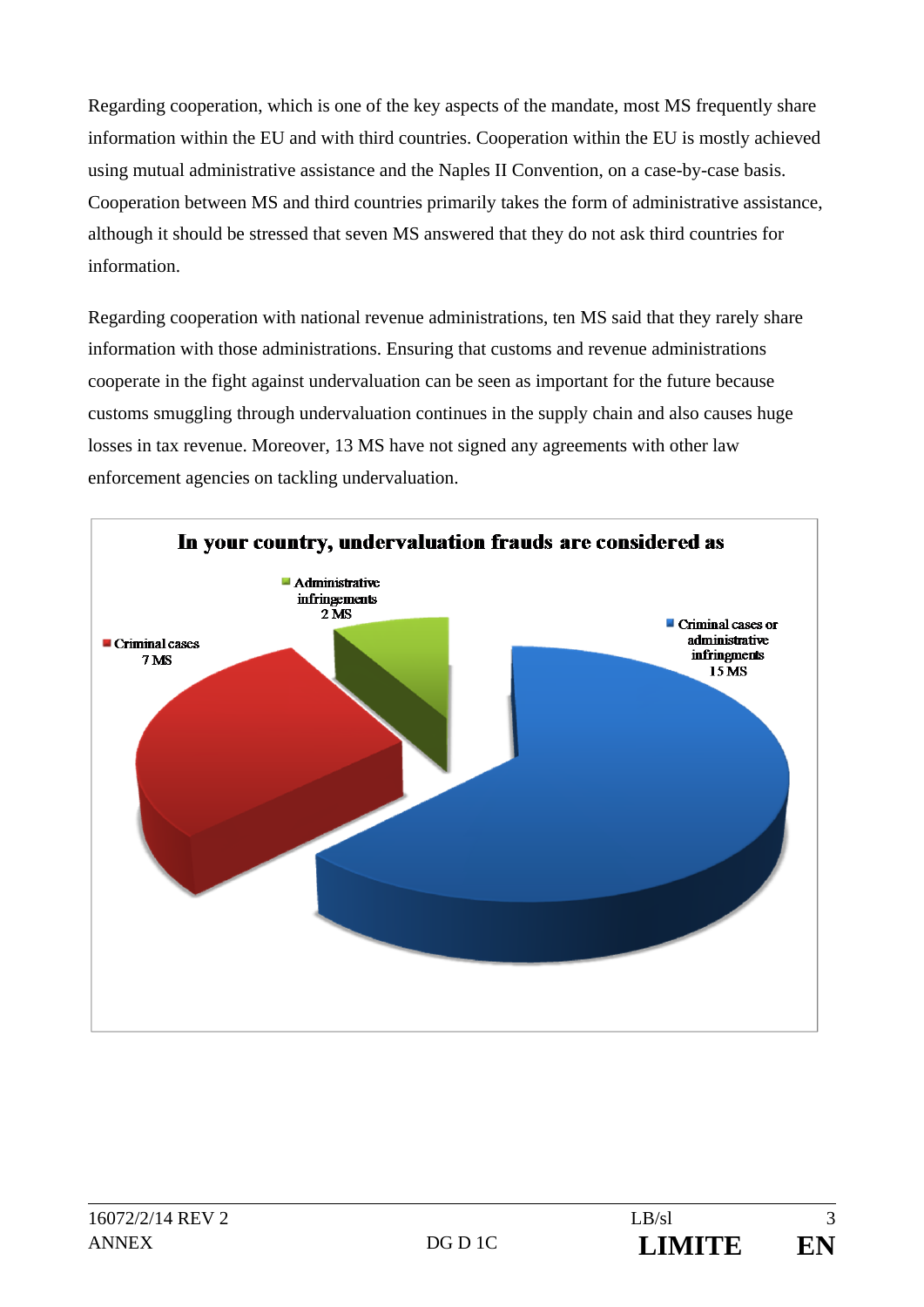

Regarding the general risk analysis system for tackling undervaluation, MS declared that they use risk profiles which select low-value consignments, check the means of payment at import and in post-clearance controls and, in suspicious cases, ask for guarantees. However, even though China is considered the highest risk in terms of the origin of undervaluation, most MS do not check the average value declared at import for goods flowing from China, although they monitor possible distortions in flows. Most MS answered that regimes 40 and 42 are the most affected by undervaluation cases.

That means that some MS have perhaps not implemented sufficient measures to identify "risky threshold values" leading to "targeted" physical and documentary checks, and that control selections in those countries – where there is no specific operational model in place – may represent only a fraction of the actual number of cases within the same "framework of risk".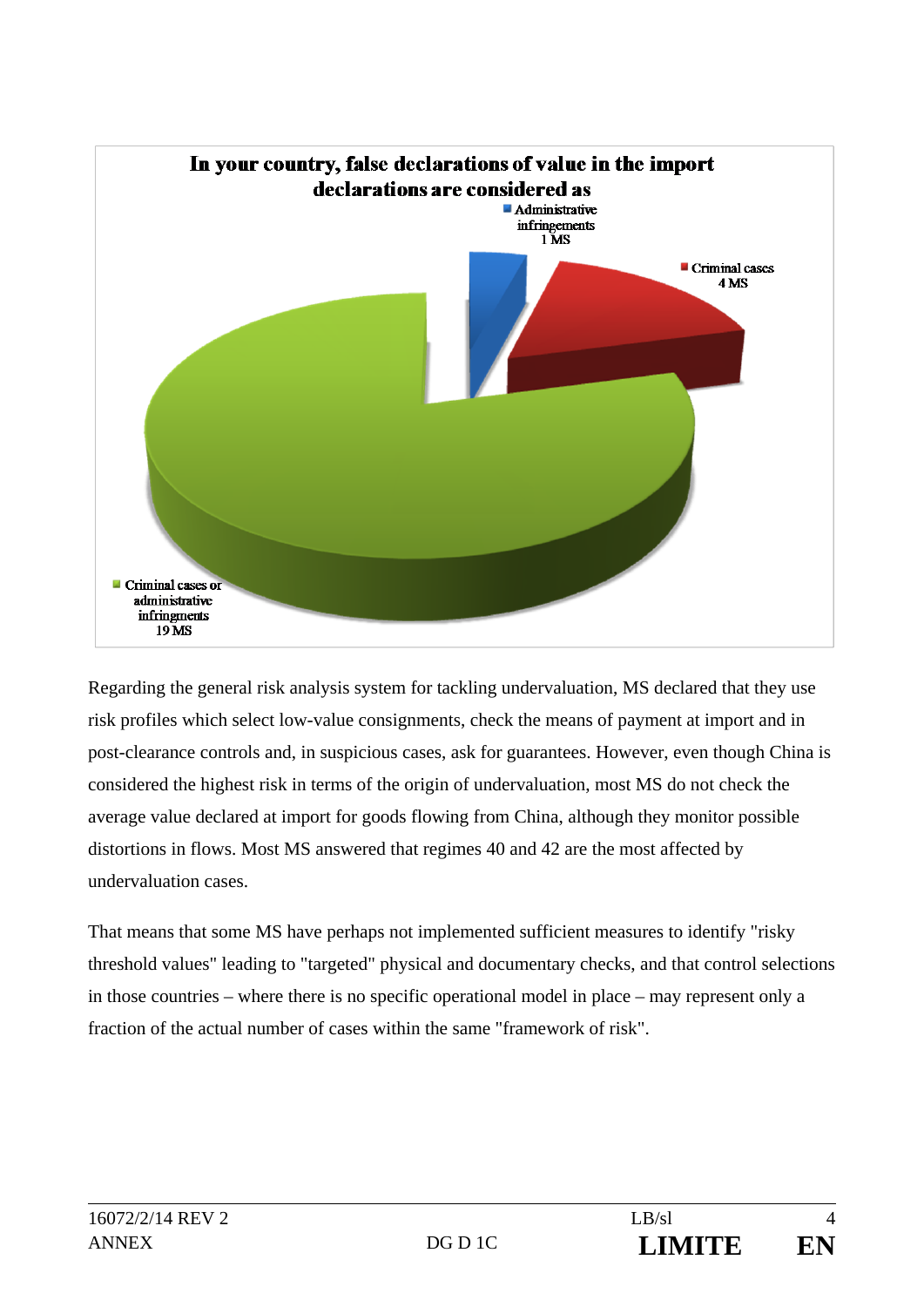Question 23 of the questionnaire focused on the possible relation between import declarations and intra-community acquisitions. Here, 14 MS said that they have not seen a decrease in import declarations with China as the country of origin or an increase in acquisitions.

The second part of the questionnaire focused on undervaluation cases. Twenty-two MS declared that they have encountered undervaluation cases, one MS declared it did not encounter undervaluation cases and another MS did not reply to the question. Questions regarding how many undervaluation cases have been detected and if these cases were criminal or not have been answered only by 10 MS (the other 14 MS left the answer space blank).



Going more in depth, eight Member States have detected undervaluation cases with criminal relevance and three have detected undervaluation cases with criminal relevance involving organised crime. Data on undervaluation cases with criminal relevance should be read taking into account several factors: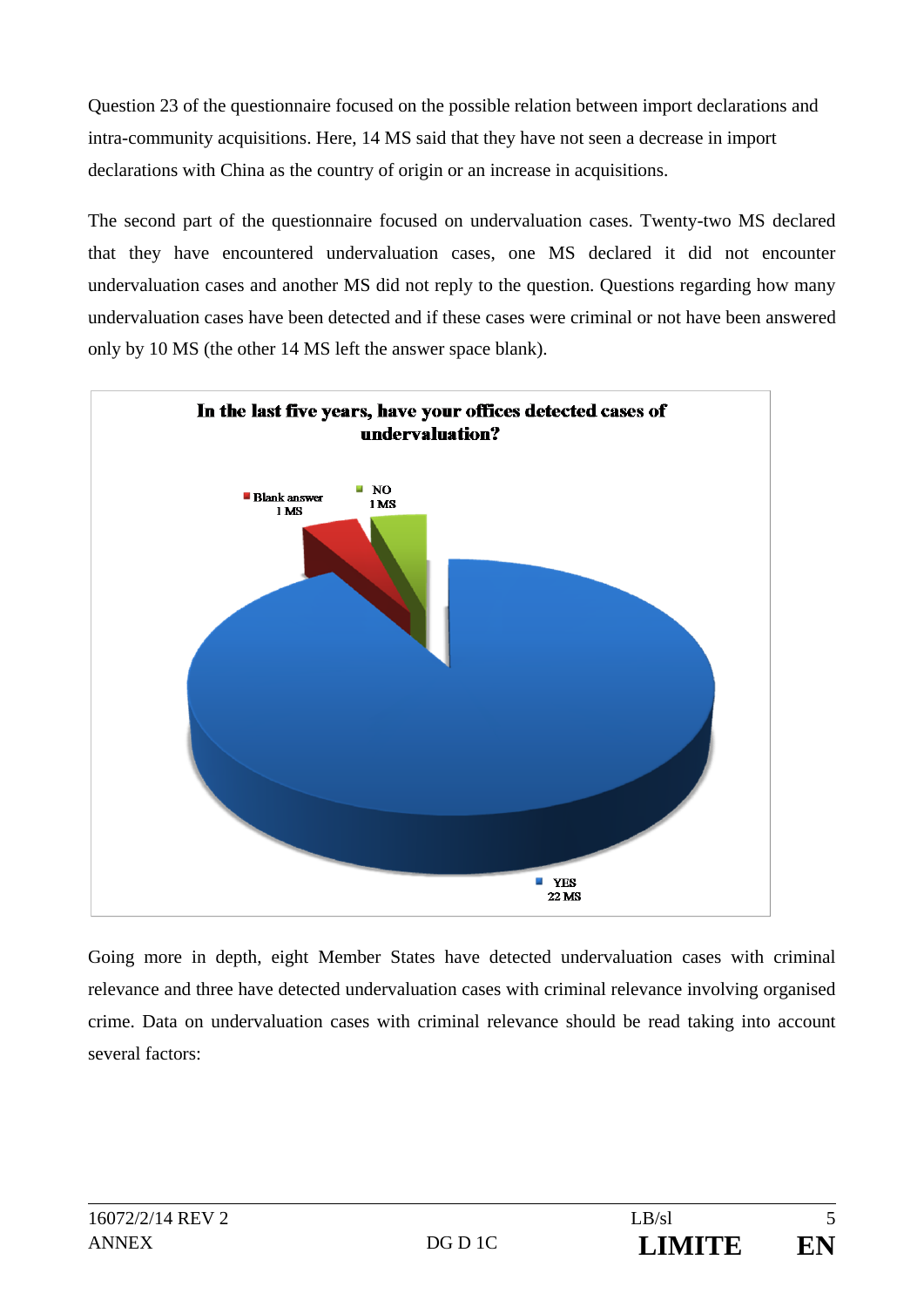- the lack of data collected at national level or differences in willingness to share data;
- differences in national legislation (whether undervaluation is treated as a criminal offence or not);

False declarations, counterfeit and missing traders are the infringements connected most frequently with undervaluation. In this sense, 14 MS have found false declarations, while 9 MS have not; 10 MS have found counterfeit, while 8 Member States have not; 10 MS have found missing traders, while 9 Member States have not. Regarding professional operators, 11 MS replied that customs declarants were involved in cases of undervaluation, while 7 MS have replied that this was not the case. Moreover, 9 MS have found forwarding agencies involved in criminal investigation of undervaluation.

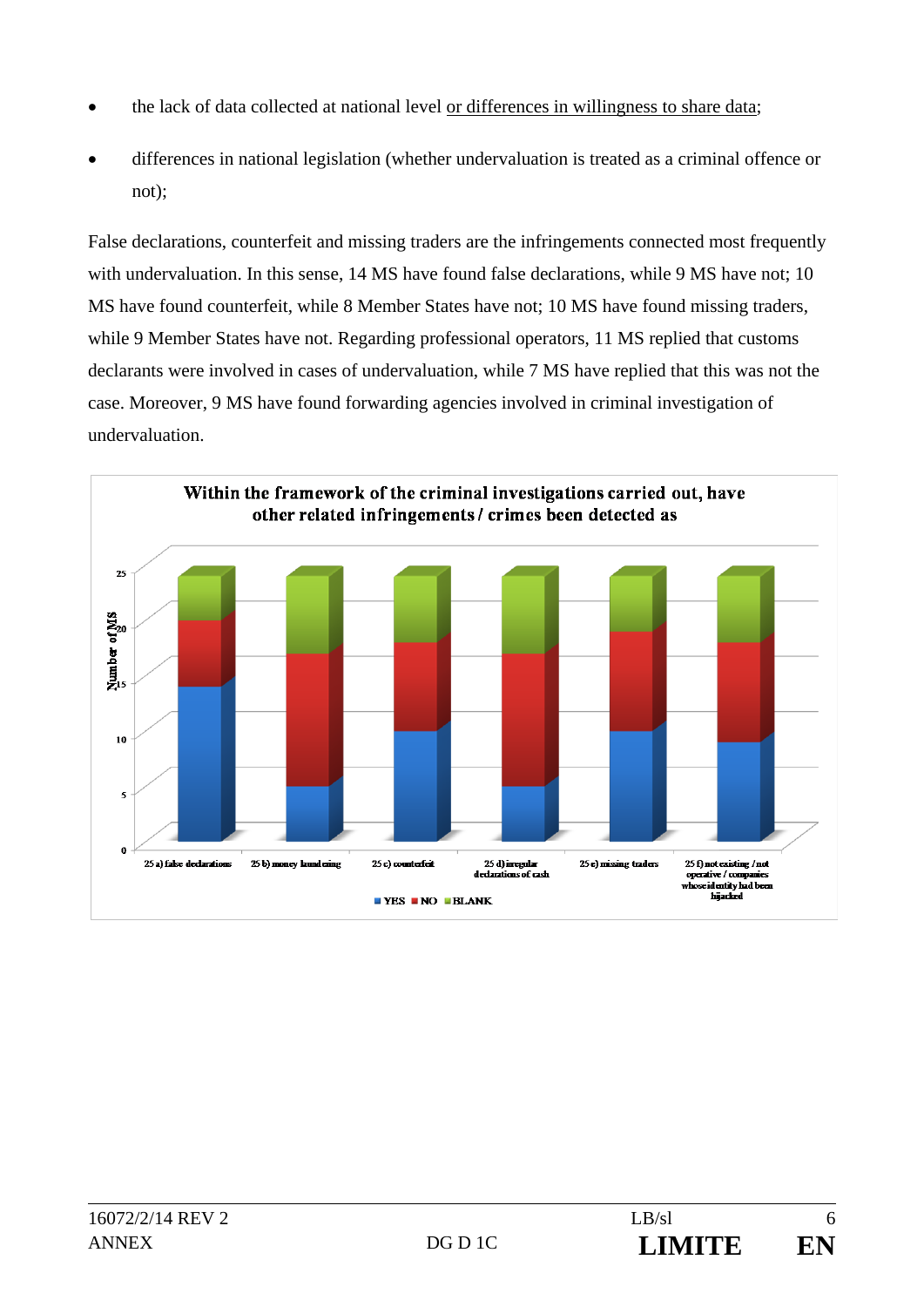

## **Conclusions**

The fact that 22 MS declared that they have encountered undervaluation cases and that during JCO SNAKE, over a one month period, OLAF and the participating customs authorities detected more than 1,500 containers where the declared customs value was heavily undervalued can confirm that undervaluation fraud has a European dimension. Undervaluation implies:

- the loss of millions of euros in budget resources for the Union, in terms of duties, VAT and related income tax, increased by the effects of black market mechanisms. As shown during JCO SNAKE, whose operative phase lasted one month, EU and national authorities prevented losses of over €80 million in customs duties;
- damage to fairness on the EU market due to the infiltration of thousands of companies committing customs and tax violations in key sectors of European trade, primarily affecting commodities such as clothing, textiles, footwear, bags and fabrics;
- the circulation of illicit financial resources by means of untracked payments or by using cash couriers to physically move capital across borders;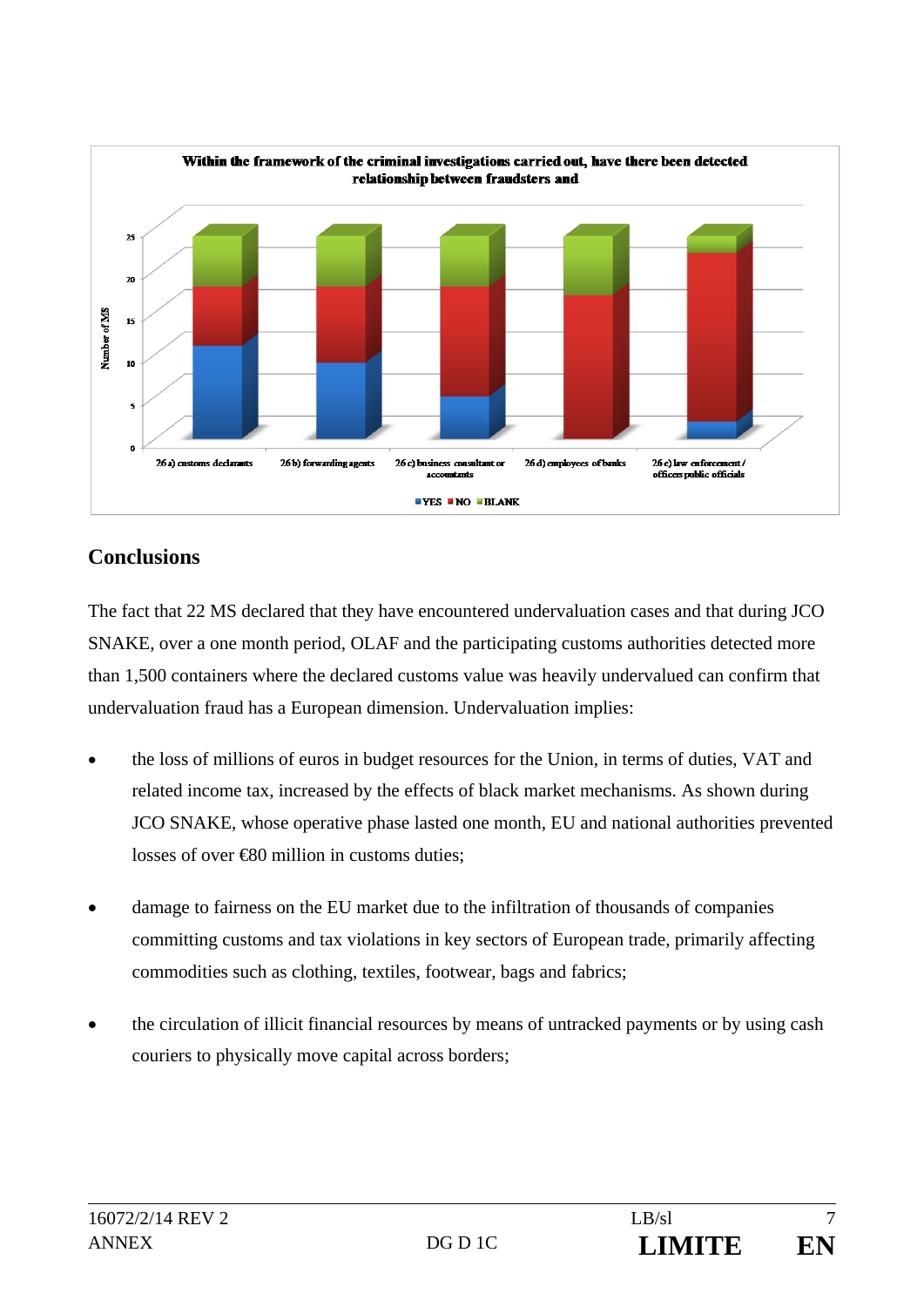the presence of organised crime in the management of huge flows of under-invoiced goods originating in China, due to the possibility of earning high profits (with low risk of being discovered), financing illicit activities and laundering illicit gains.

At the same time, analysis of the questionnaire highlighted significant differences as regards the sensitivity of instruments used by customs to tackle undervaluation, because:

- most countries carry out checks on the declared value both at the time of import and in the post-clearance audit but, although China was indicated as the major third-country risk for under-invoicing, many MS reported that they do not specifically monitor the average value of at-risk goods imports of Chinese origin;
- most countries do not perform any analysis on flow distortions between MS and do not link flows distortions and transfer of cash from one EU country to another

## **Recommendations**

In addition to those shown by PCA "Discount" and JCO SNAKE (i.e. on the high risk of "MS shopping" and the importance of cooperation with China), the results of the analysis point to the need for further steps, such as:

- adopting selective and logical priorities for monitoring flows at greater risk of fraud and monitoring distortions of flows in a more efficient way;
- exploring possibilities and ways to strengthen information exchange with third countries such as China;
- improving cooperation between customs and tax authorities in all MS affected by undervaluation so as to increase cooperation in the fight against fraud with own resources*,* tax evasion and money laundering;
- improving cooperation between customs and law enforcement agencies involved in hindering the interests of organised crime in international trade;